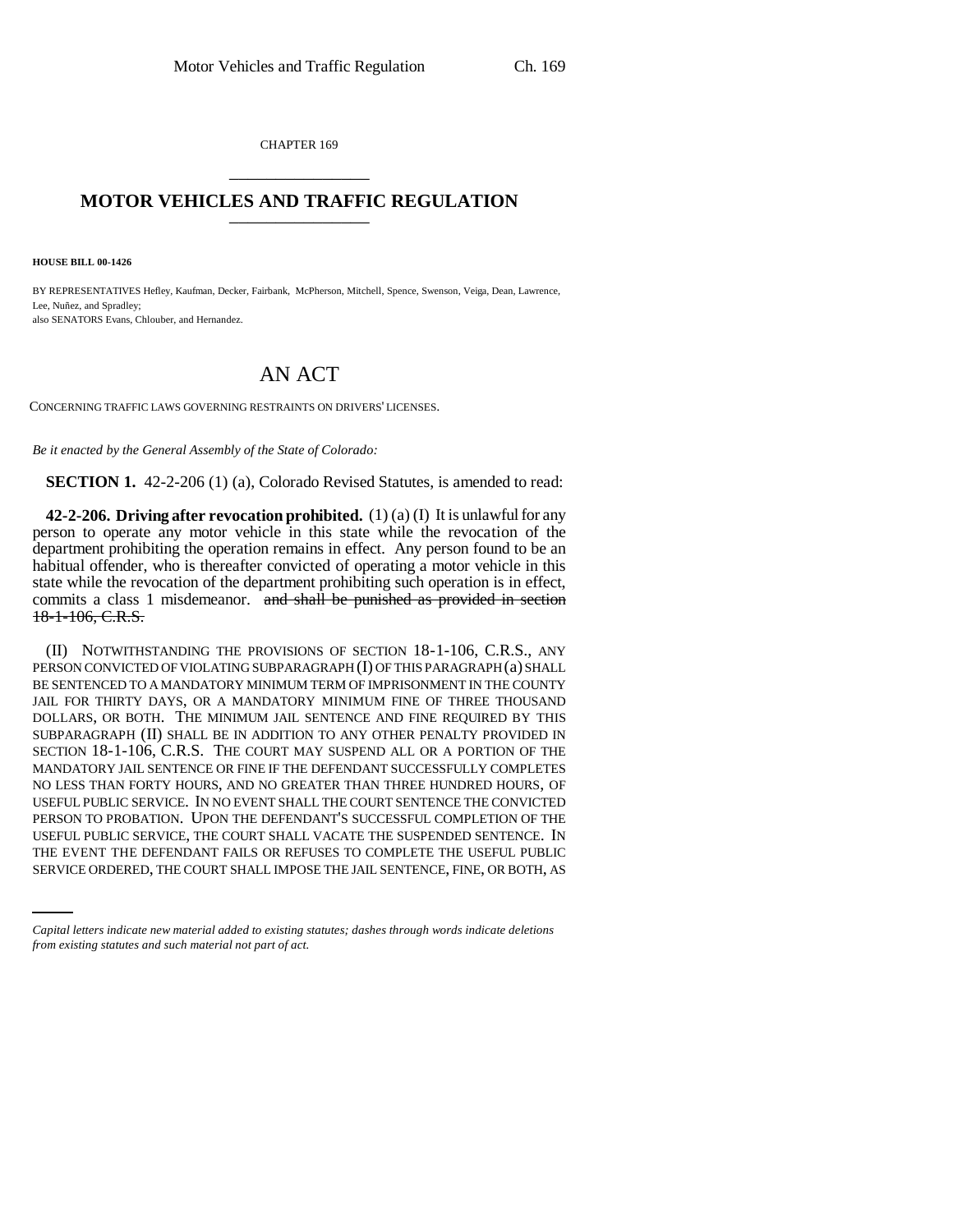Ch. 169 Motor Vehicles and Traffic Regulation

REQUIRED UNDER THIS SUBPARAGRAPH (II).

**SECTION 2.** 42-2-138 (1), Colorado Revised Statutes, is amended BY THE ADDITION OF NEW PARAGRAPH to read:

**42-2-138. Driving under restraint - penalty.** (1) (f) UPON ENTRY OF A PLEA OF GUILTY OR NOLO CONTENDERE TO A VIOLATION OF PARAGRAPHS (a) OR (d) OF THIS SUBSECTION (1), OR UPON A VERDICT OR JUDGMENT OF GUILT FOR SUCH VIOLATION, THE COURT SHALL REQUIRE THE OFFENDER TO IMMEDIATELY SURRENDER HIS OR HER DRIVER'S LICENSE, MINOR DRIVER'S LICENSE, PROVISIONAL DRIVER'S LICENSE, TEMPORARY DRIVER'S LICENSE, OR INSTRUCTION PERMIT ISSUED BY THIS STATE, ANOTHER STATE, OR A FOREIGN COUNTRY. THE COURT SHALL FORWARD TO THE DEPARTMENT A NOTICE OF THE PLEA, VERDICT, OR JUDGMENT ON THE FORM PRESCRIBED BY THE DEPARTMENT, TOGETHER WITH THE OFFENDER'S SURRENDERED LICENSE OR PERMIT. ANY PERSON WHO VIOLATES THE PROVISIONS OF THIS PARAGRAPH (f) BY FAILING TO SURRENDER HIS OR HER LICENSE OR PERMIT TO THE COURT COMMITS A CLASS 2 MISDEMEANOR TRAFFIC OFFENSE.

**SECTION 3.** 42-2-127 (5) (f) (I), (5) (f) (II), (5) (f) (III), and (5) (f) (IV), Colorado Revised Statutes, are amended, and the said 42-2-127 (5) (f) is further amended BY THE ADDITION OF A NEW SUBPARAGRAPH, to read:

**42-2-127. Authority to suspend license - to deny license - type of conviction - points.** (5) Point system schedule:

## **Type of conviction Points**

(f) Speeding:

(I) One to four miles per hour over the reasonable and prudent speed or ONE TO FOUR MILES PER HOUR over the maximum lawful speed limit of seventy-five miles per hour .......................................................... 0

(II) Five to nine miles per hour over the reasonable and prudent speed or FIVE TO NINE MILES PER HOUR over the maximum lawful speed limit of seventy-five miles per hour .......................................................... 1

(III) Ten to nineteen miles per hour over the reasonable and prudent speed or TEN TO NINETEEN MILES PER HOUR over the maximum lawful speed limit of seventy-five miles per hour ................................................... 4

(IV) Twenty or more TO THIRTY-NINE miles per hour over the reasonable and prudent speed or TWENTY TO THIRTY-NINE MILES PER HOUR over the maximum lawful speed limit of seventy-five miles per hour .............................. 6

(IV.5) FORTY OR MORE MILES PER HOUR OVER THE REASONABLE AND PRUDENT SPEED OR FORTY OR MORE MILES PER HOUR OVER THE MAXIMUM LAWFUL SPEED LIMIT OF SEVENTY-FIVE MILES PER HOUR . . . . . . . . . . . . . . . . . . . . . . . . . . . . . . . . . . 12

**SECTION 4. Effective date - applicability.** This act shall take effect July 1, 2000, and shall apply to offenses committed on or after said date.